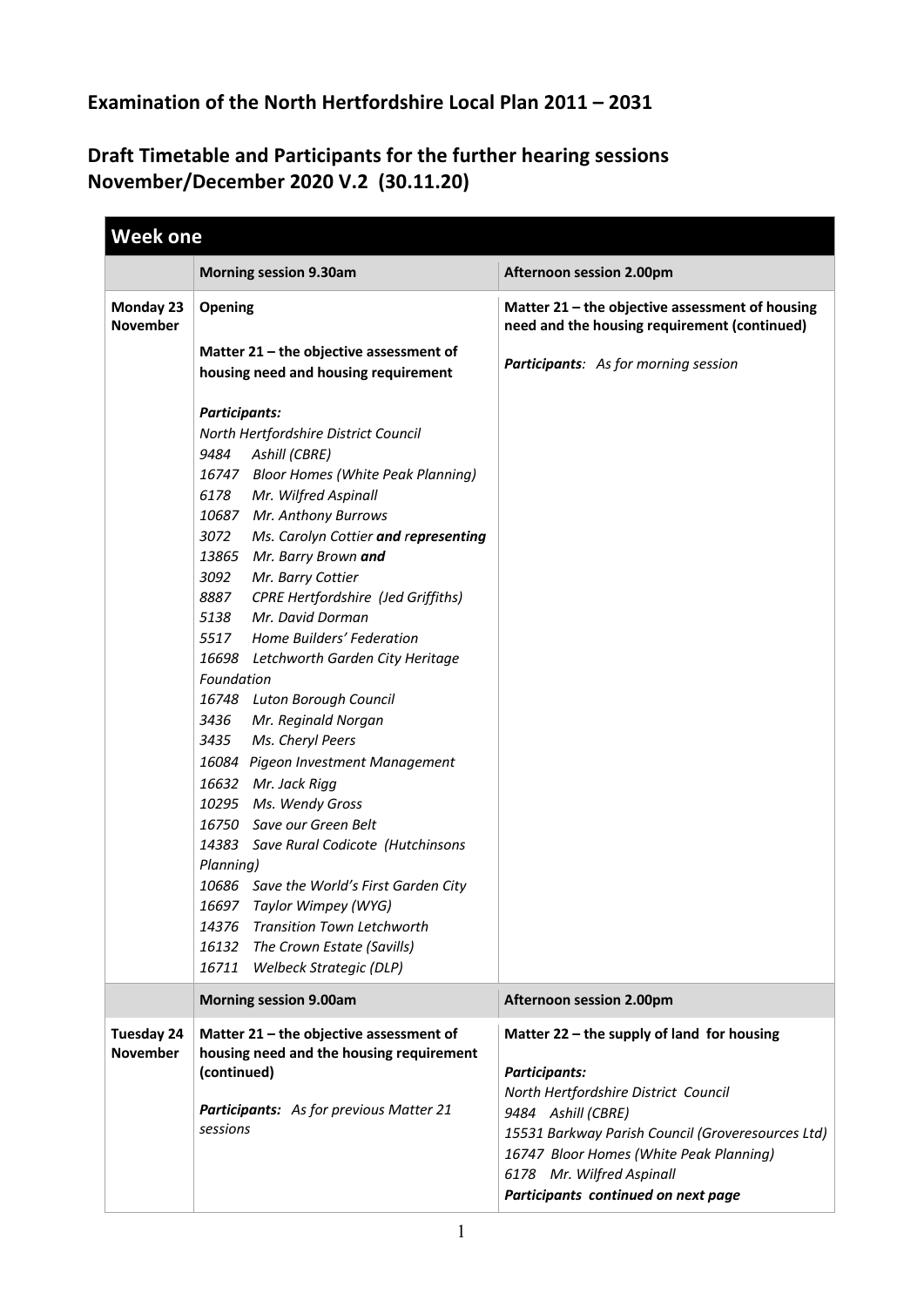| <b>Tuesday 24</b><br><b>November</b><br>(continued) | <b>Participants:</b> As for previous Matter 21<br>sessions                                                        | <b>Participants for Matter 22 continued:-</b><br>10687 Mr. Anthony Burrows<br>3072<br>Ms. Carolyn Cottier representing<br>13865 Mr. Barry Brown and<br>3092<br>Mr. Barry Cottier<br>8887<br><b>CPRE Hertfordshire (Jed Griffiths)</b><br>5236<br>Croudace (Barton Willmore)<br>5138<br>Mr. David Dorman<br>11835 Gladman<br>5517 Home Builders' Federation<br>16698 Letchworth Garden City Heritage<br>Foundation<br>16748 Luton Borough Council<br>16762 New Road (Ashbrook) Ltd (DLP)<br>3436<br>Mr. Reginald Norgan<br>3435<br>Ms. Cheryl Peers<br>16084 Pigeon Investment<br>16632 Mr. Jack Rigg<br>10584 Mr. Andrew Wearmouth<br>14383 Save Rural Codicote (Hutchinsons<br>Planning)<br>16750 Save our Green Belt (Richard Buxton)<br>10686 Save the World's First Garden City<br>16697 Taylor Wimpey (WYG)<br>16132 The Crown Estate (Savills)<br>14376 Transition Town Letchworth<br>16711 Welbeck Strategic (DLP) |
|-----------------------------------------------------|-------------------------------------------------------------------------------------------------------------------|---------------------------------------------------------------------------------------------------------------------------------------------------------------------------------------------------------------------------------------------------------------------------------------------------------------------------------------------------------------------------------------------------------------------------------------------------------------------------------------------------------------------------------------------------------------------------------------------------------------------------------------------------------------------------------------------------------------------------------------------------------------------------------------------------------------------------------------------------------------------------------------------------------------------------|
|                                                     | <b>Morning session 9.00am</b>                                                                                     | Afternoon session 2.00pm                                                                                                                                                                                                                                                                                                                                                                                                                                                                                                                                                                                                                                                                                                                                                                                                                                                                                                  |
| Wednesday<br>25<br><b>November</b>                  | Matter 22 - the supply of land for housing<br>(continued)<br>Participants: As for previous session                | <b>Reserve</b>                                                                                                                                                                                                                                                                                                                                                                                                                                                                                                                                                                                                                                                                                                                                                                                                                                                                                                            |
|                                                     | <b>Morning session 9.00am</b>                                                                                     | Afternoon session 2.00pm                                                                                                                                                                                                                                                                                                                                                                                                                                                                                                                                                                                                                                                                                                                                                                                                                                                                                                  |
| Thursday<br>26<br><b>November</b>                   | Matter 24 - the proposed 'East of Luton'<br>sites<br><b>Participants:</b><br>North Hertfordshire District Council | Matter 24 - the proposed 'East of Luton' sites<br>(continued)<br><b>Participants: As for morning session</b>                                                                                                                                                                                                                                                                                                                                                                                                                                                                                                                                                                                                                                                                                                                                                                                                              |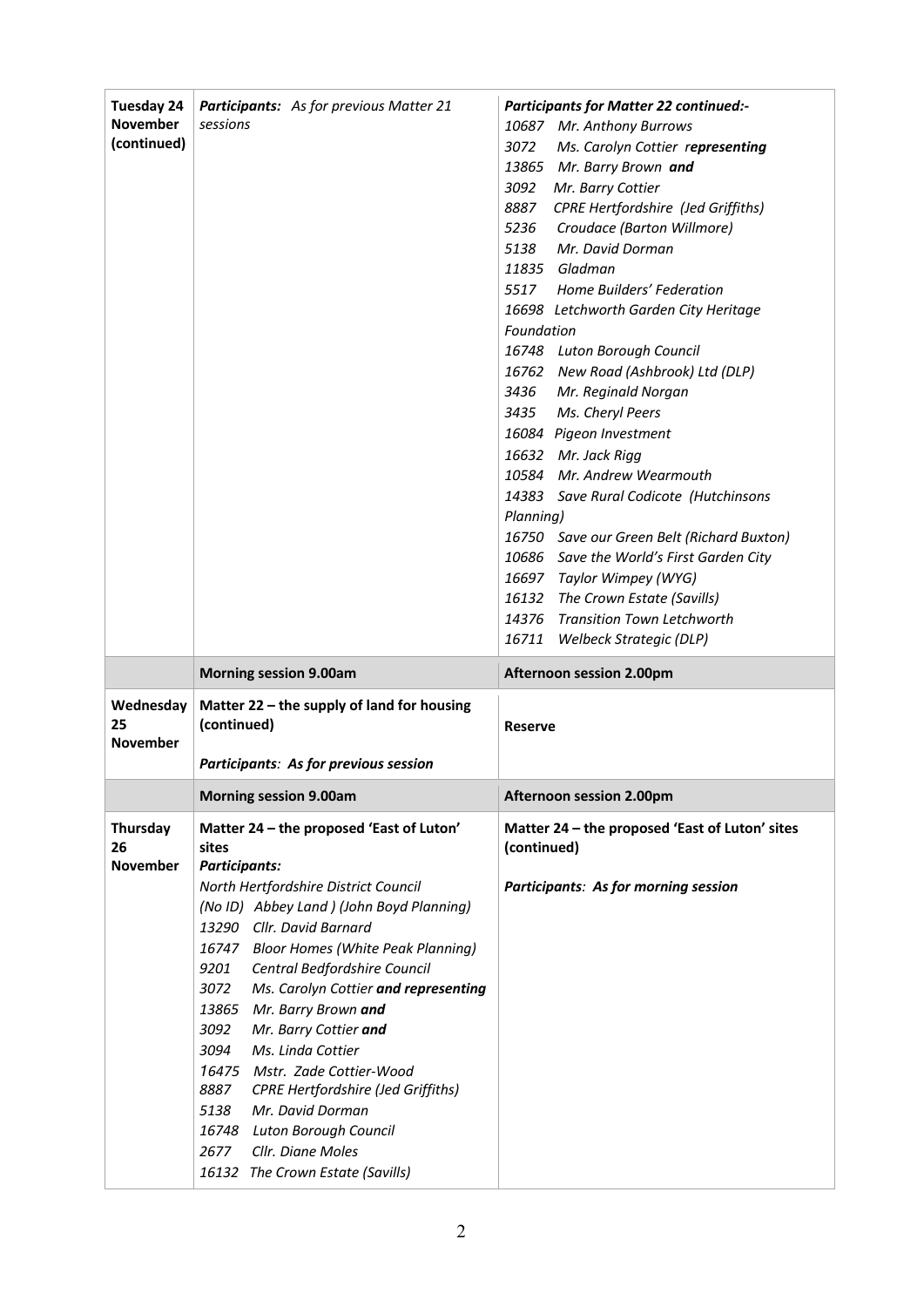| Friday 27 | Unallocated | Unallocated |
|-----------|-------------|-------------|
| November  |             |             |

|                              | <b>Morning session 9.00am</b>                                                                                                                                                                                                                                                                                                                                                                                                                                                                                                                                                                                                                                                                                                                                                                                                                                                                                                                                                                                                                                                                                                                                                                                                                                                      | <b>Afternoon session 2.00pm</b>                                                                                              |
|------------------------------|------------------------------------------------------------------------------------------------------------------------------------------------------------------------------------------------------------------------------------------------------------------------------------------------------------------------------------------------------------------------------------------------------------------------------------------------------------------------------------------------------------------------------------------------------------------------------------------------------------------------------------------------------------------------------------------------------------------------------------------------------------------------------------------------------------------------------------------------------------------------------------------------------------------------------------------------------------------------------------------------------------------------------------------------------------------------------------------------------------------------------------------------------------------------------------------------------------------------------------------------------------------------------------|------------------------------------------------------------------------------------------------------------------------------|
| Monday 30<br><b>November</b> | <b>Unallocated</b>                                                                                                                                                                                                                                                                                                                                                                                                                                                                                                                                                                                                                                                                                                                                                                                                                                                                                                                                                                                                                                                                                                                                                                                                                                                                 | <b>Unallocated</b>                                                                                                           |
| Tuesday 1<br>December        | Matter 23 – the Green Belt Review work and the<br>site selection process<br><b>Participants:</b><br>North Hertfordshire District Council<br>9484<br>Ashill (CBRE)<br>Mr. Wilfred Aspinall<br>6178<br>16464 Mr. Peter Barrow & Others (Maze Planning)<br>16747 Bloor Homes (White Peak Planning)<br>10687 Mr. Anthony Burrows<br>3072<br>Ms. Carolyn Cottier<br>5236<br>Croudace (Barton Willmore<br>Mr. David Dorman<br>5138<br>11835 Gladman<br>15505 Ms. Nikki Hamilton<br>16166 Mr. M. Holford & Others (Hutchinsons<br>Planning)<br>16698 Letchworth Garden City Heritage<br>Foundation<br>16748 Luton Borough Council<br>2677 Cllr Diane Moles<br>16762 New Road (Ashbrook) Ltd (DLP)<br>3436<br>Mr. Reginald Norgan<br>3435<br>Ms. Cheryl Peers<br>16141 Picture SRL (Keymer Cavendish)<br>16632 Mr. Jack Rigg<br>16750 Save our Green Belt<br>14383 Save Rural Codicote (Hutchinsons Planning)<br>10686 Save the World's First Garden City<br>16132 The Crown Estate (Savills)<br>14376 Transition Town Letchworth<br>2423<br>Dr Andrew Wheen<br>5223<br>Mr. Robert Wilson (Mr. Stephen Whale)<br>16759 Vastint (Turley)<br><b>Jed Griffiths representing:</b><br>8887<br><b>CPRE</b><br>2281<br>Codicote Parish Council<br>14549<br>Knebworth PC and<br>13237 Wymondley PC | Matter 23 – the Green Belt Review work and<br>the site selection process (continued)<br>Participants: as for morning session |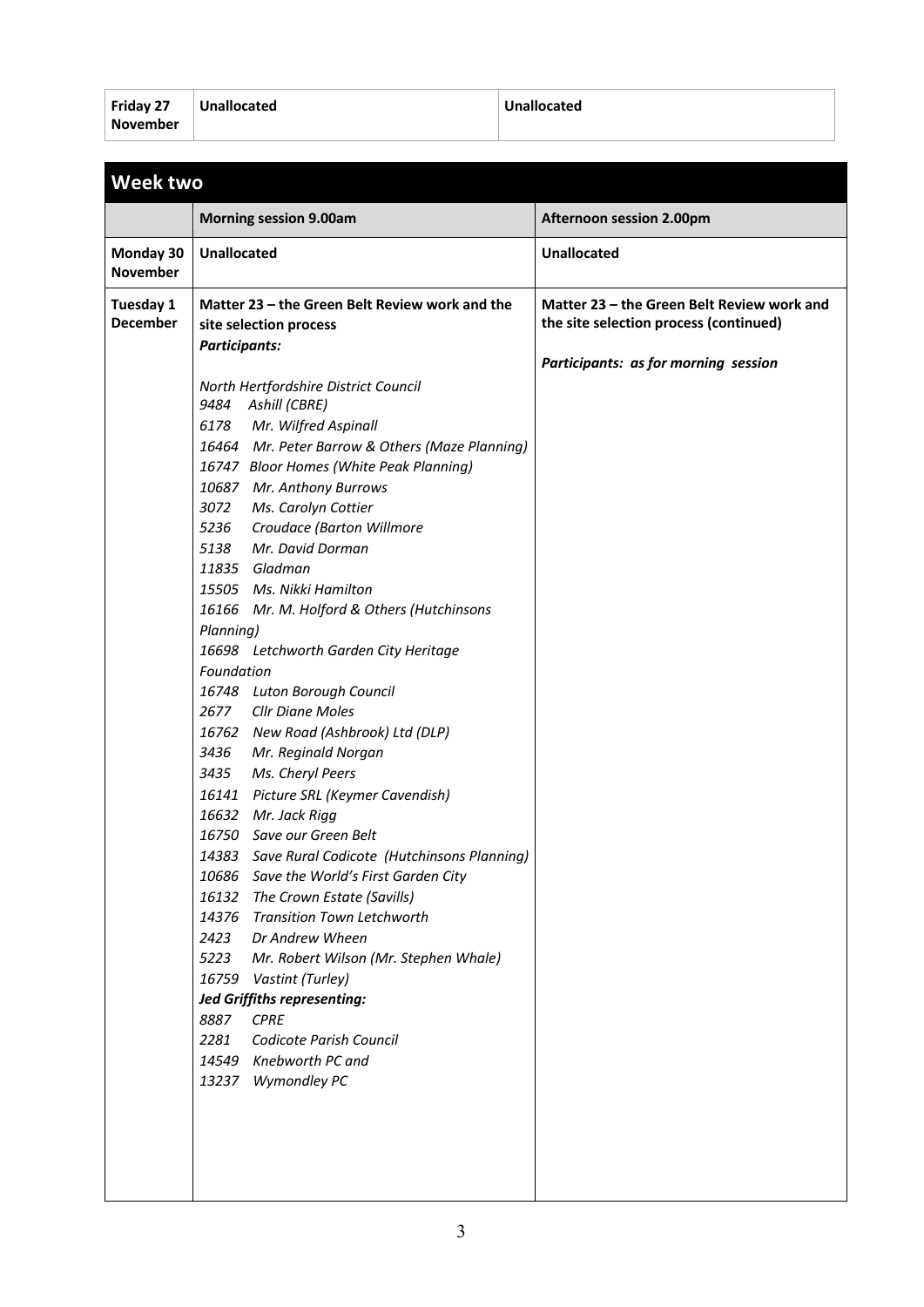|                                              | <b>Morning session 9.00am</b>                                                                                                 | Afternoon session 2.00pm                                                                                                                                                                                                                                                                                                                        |
|----------------------------------------------|-------------------------------------------------------------------------------------------------------------------------------|-------------------------------------------------------------------------------------------------------------------------------------------------------------------------------------------------------------------------------------------------------------------------------------------------------------------------------------------------|
| Wednesday<br>$\mathbf{2}$<br><b>December</b> | Matter 23 – the Green Belt Review work and the<br>site selection process (continued)<br>Participants: as for previous session | Matter 23 – the Green Belt Review work and<br>the site selection process (continued)<br>Participants: as for previous session                                                                                                                                                                                                                   |
|                                              | <b>Morning session 9.00am</b>                                                                                                 | Afternoon session 2.00pm                                                                                                                                                                                                                                                                                                                        |
| Thursday 3<br><b>December</b>                | The hearing session for Matter 25 (BK3) is to be<br>re-scheduled on a date to be advised                                      | Matter 25 – new land proposed for allocation<br>(the proposed Gypsy and Traveller site at<br>Danesbury Park Road)<br><b>Participants:</b><br>North Hertfordshire District Council<br>2281 Codicote Parish Council<br>Matter 25 – new land proposed for allocation<br>(Site SI1)<br><b>Participants:</b><br>North Hertfordshire District Council |
| Friday 4<br><b>December</b>                  | <b>Reserve</b>                                                                                                                | <b>Reserve</b>                                                                                                                                                                                                                                                                                                                                  |

| <b>Morning session 9.00am</b><br><b>Afternoon session 2.00pm</b><br>Matter 25 - new land proposed for allocation (Site<br>Monday 7<br>Matter 25 – new land proposed for<br><b>December</b><br>allocation (Site GA2)<br><b>BA2</b> )<br><b>Participants:</b><br><b>Participants:</b><br>North Hertfordshire District Council<br>North Hertfordshire District Council<br>9279 Gt Ashby Community Council<br>14046 Hertfordshire County Council (WYG)<br>15505 Ms. Nikki Hamilton<br>3436 Mr. Reginald Norgan<br>Matter 25 – new land proposed for allocation<br>3435 Ms. Cheryl Peers<br>(Sites BA3 and BA4)<br>16141 Picture SRL (Keymer Cavendish)<br>8529 Ms. Julie Wood<br><b>Participants:</b><br>North Hertfordshire District Council<br>Matter 25 – new land proposed for<br>14046 Hertfordshire County Council (WYG)<br>allocation (Site WY1)<br><b>Participants:</b><br>North Hertfordshire District Council<br>16750 Save our Green Belt<br>16711 Welbeck Strategic (DLP) | <b>Week Three</b> |  |  |
|-----------------------------------------------------------------------------------------------------------------------------------------------------------------------------------------------------------------------------------------------------------------------------------------------------------------------------------------------------------------------------------------------------------------------------------------------------------------------------------------------------------------------------------------------------------------------------------------------------------------------------------------------------------------------------------------------------------------------------------------------------------------------------------------------------------------------------------------------------------------------------------------------------------------------------------------------------------------------------------|-------------------|--|--|
|                                                                                                                                                                                                                                                                                                                                                                                                                                                                                                                                                                                                                                                                                                                                                                                                                                                                                                                                                                                   |                   |  |  |
|                                                                                                                                                                                                                                                                                                                                                                                                                                                                                                                                                                                                                                                                                                                                                                                                                                                                                                                                                                                   |                   |  |  |
| 13237 Wymondley Parish Council (Jed<br>Griffiths)                                                                                                                                                                                                                                                                                                                                                                                                                                                                                                                                                                                                                                                                                                                                                                                                                                                                                                                                 |                   |  |  |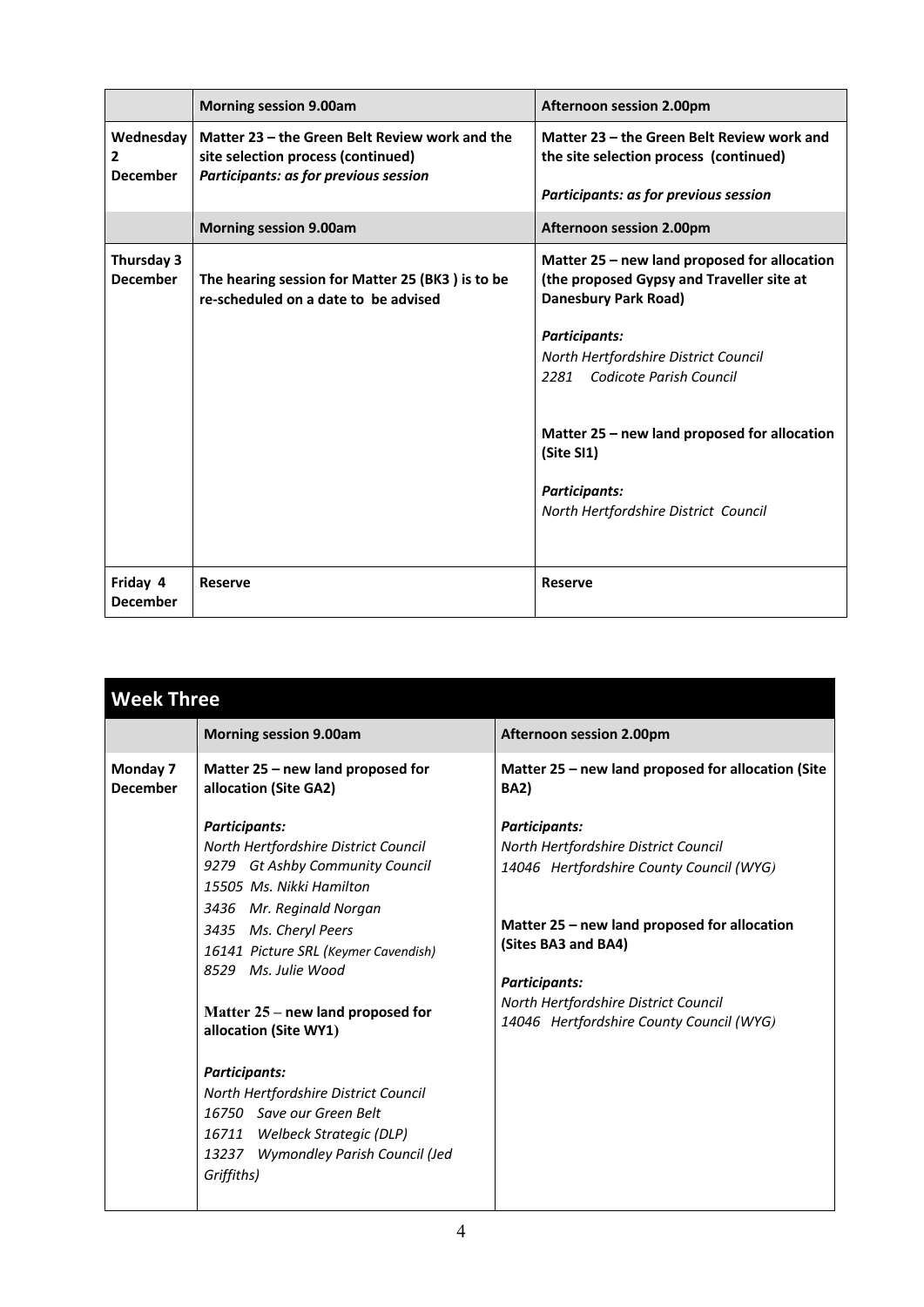|                                     | <b>Morning session 9.00am</b>                                                                                                                                                                                                                                                                                                          | <b>Afternoon session 2.00pm</b>                                                                                                                                                                                              |
|-------------------------------------|----------------------------------------------------------------------------------------------------------------------------------------------------------------------------------------------------------------------------------------------------------------------------------------------------------------------------------------|------------------------------------------------------------------------------------------------------------------------------------------------------------------------------------------------------------------------------|
| <b>Tuesday 8</b><br><b>December</b> | Matter 26 - Villages 'for growth'                                                                                                                                                                                                                                                                                                      | Matter 26 - Villages 'for growth'                                                                                                                                                                                            |
|                                     | <b>Participants:</b><br>North Hertfordshire Distrcit Council<br>9484 Ashill (CBRE)<br>6178 Mr. Wilfred Aspinall<br>15531 Barkway Parish Council<br>(Groveresources Ltd)<br>16464 Mr. Peter Barrow & Others (Maze                                                                                                                       | Participants as for morning session                                                                                                                                                                                          |
|                                     | Planning)<br>3072 Ms. Carolyn Cottier<br>11835 Gladman<br>2137 Cllr. Gerald Morris<br>13949 Newsells Park Stud<br>16750 Save our Green Belt)<br>14383 Save Rural Codicote (Hutchinsons)<br>16697 Taylor Wimpey (WYG)<br><b>Jed Griffiths representing:</b><br>2281 Codicote Parish Council<br>14549 Knebworth PC<br>13237 Wymondley PC |                                                                                                                                                                                                                              |
|                                     | <b>Morning session 9.00am</b>                                                                                                                                                                                                                                                                                                          | <b>Afternoon session 2.00pm</b>                                                                                                                                                                                              |
| Wednesday<br>9 December             | Matter 29 - the recent changes to the Use<br><b>Classes Order</b>                                                                                                                                                                                                                                                                      | Matter 29 - the recent changes to the Use Classes<br>Order (continued)                                                                                                                                                       |
|                                     | <b>Participants:</b><br>North HertfordshhireDistrict Council<br>3072<br>Ms. Carolyn Cottier and representing<br>3094<br>Ms. Linda Cottier<br>3435 Ms. Cheryl Peers<br>16475 Mstr. Zade Cottier-Wood<br>16698 Letchworth Garden City Heritage<br>Foundation<br>14376 Transition Town Letchworth                                         | Matter 27 - the water efficiency and internal<br>space standards for dwellings<br><b>Participants:</b><br>North Hertfordshire District Council<br>Mr. Wilfred Aspinall<br>6178<br><b>Transition Town Letchworth</b><br>14376 |
|                                     | <b>Morning session 9.00am</b>                                                                                                                                                                                                                                                                                                          | Afternoon session 2.00pm                                                                                                                                                                                                     |
| Thursday 10<br><b>December</b>      | Matter 28 - the main modifications put<br>forward by the Council relating to<br>biodiversity<br><b>Participants:</b><br>North Hertfordshire District Council<br>15505 Ms. Nikki Hamilton<br>5907 Herts & Middlesex WildlifeTrust<br>14376 Transition Town Letchworth                                                                   | Reserve and 'wash up' session - to confirm any<br>further information to be provided, double-check<br>the schedule of main modifications etc                                                                                 |